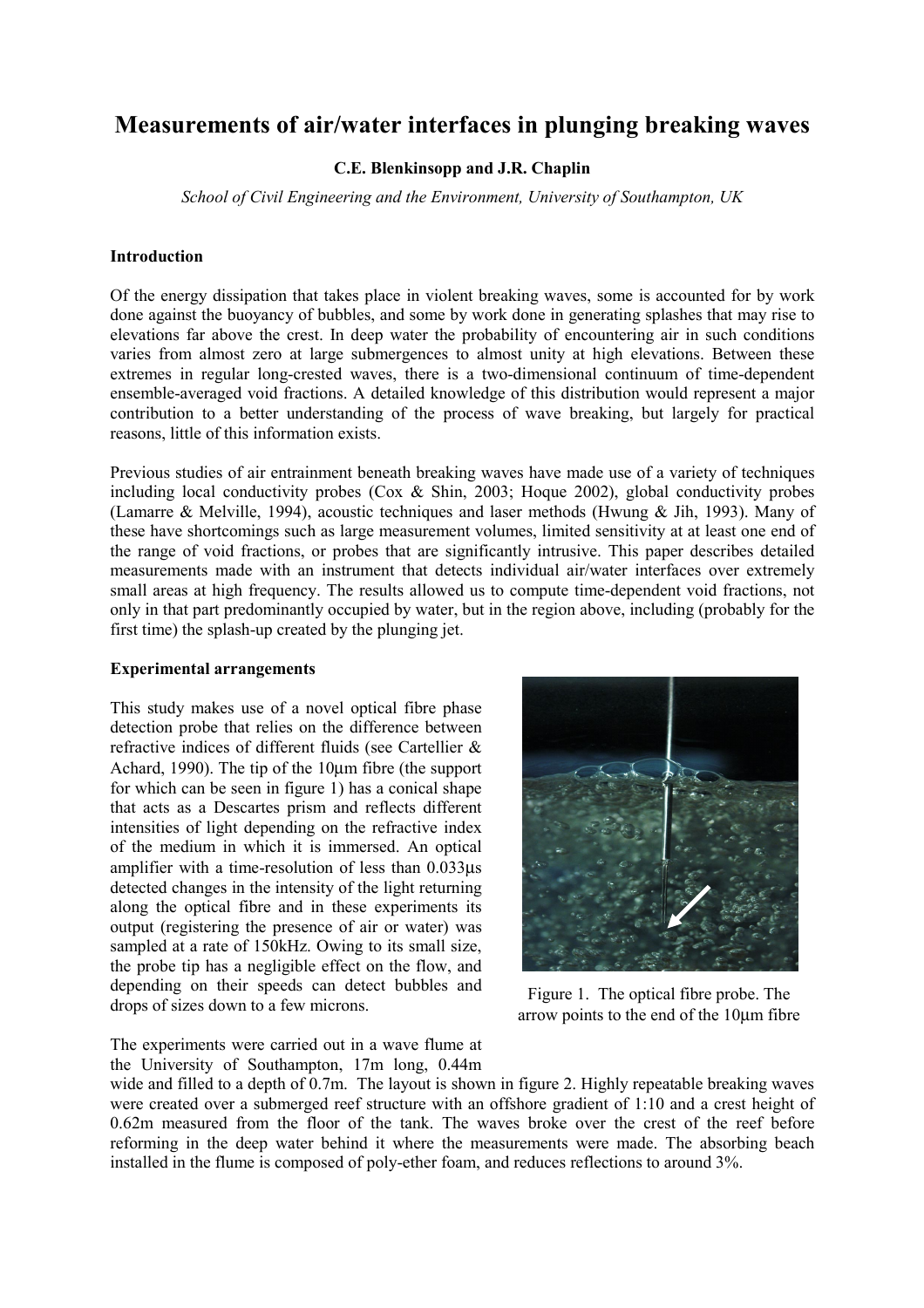The results presented here were obtained using regular waves with a frequency of 0.7Hz and an incident wave height,  $H_0$  of 97.5mm. Measurements were made using two optical fibre probes placed in turn at 560 positions in the vicinity of the breaking wave, in a grid pattern extending horizontally from 80mm ahead of the reef crest to a point 900mm beyond it, and from 220mm below SWL (roughly the greatest depth at which any air bubble was observed) to 100mm above it. The step size in both x (horizontal) and z (vertical) directions was 20mm, and the origin of the grid was at SWL directly above the crest of the reef. For each location, measurements were made through almost 300 waves. Observations over this period showed that the form of the breaking wave varied significantly during the first 6-9 waves but after that became very stable indeed.



Figure 2. Layout of the experiment

## **Discussion of results**

For present purposes the output of the optic fibre probe can be considered to be  $s = 0$  in the presence of water at the tip of the probe and  $s = 1$  when it is in air. In each wave period the time series  $s(t)$  at each location was divided into 20 equal time bins and the mean value of s in each bin, averaged over all waves, defined a local void fraction  $C(x, z, t)$ . Contour plots of C at eight times are shown in figure 3 alongside simultaneous images of the breaking wave. The plots show a high degree of compatibility with the images, and reveal quantitatively the evolution of the air below, and the water above, a surface which is identified by the 50% contour. In most cases this marks a steep gradient between regions predominantly of water and air.

Some integral properties of the volume of water above the 50% contour, and the volume of air below it, are shown in figure 4. It can be seen that the total volumes of air and water displaced across this surface are almost equal (though this is not inevitable), but that there is a small time shift between them. The peak volumes are approximately twice that enclosed by the jet of the breaking wave as it first makes contact with the water surface ahead. In figure 4(b) the total potential energies per unit width are shown, and the peak energies associated with elevated water and depressed air are both about 1.25J/m. The combination represents at least  $10\%$  of the total energy that is dissipated in each breaking wave. The only previous results with which any of these observations can be compared seem to be those of Lamarre  $\&$  Melville (1994), who measured only the air entrained at some distance beneath the water surface. In the data of Lamarre & Melville, the total volume of air was comparable to that beneath the initial jet, but the potential energy associated with buoyancy was between 30% and 50% of that of the incoming waves.

The horizontal positions of the centroids of water above and air below the 50% contour are plotted in figure 4(c). Over the early part of the motion, the velocity of advance in both cases is comparable to that of the wave crest.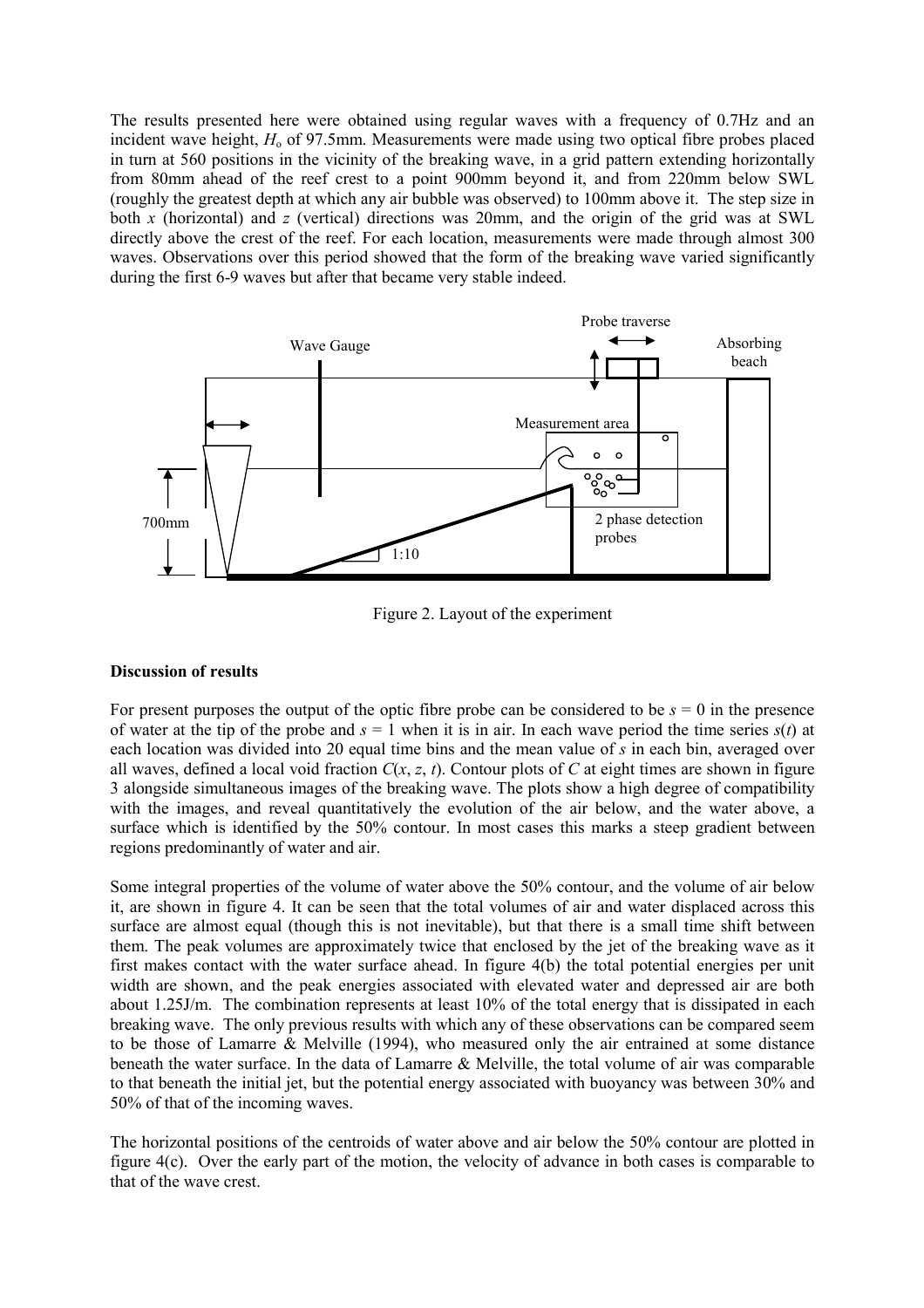

Figure 3. Images (on the left) and simultaneous contour plots of void fractions at 8 phases of the breaking wave. The time at (a) is  $t = 0.284$ s. The interval between subsequent frames is 0.071s.